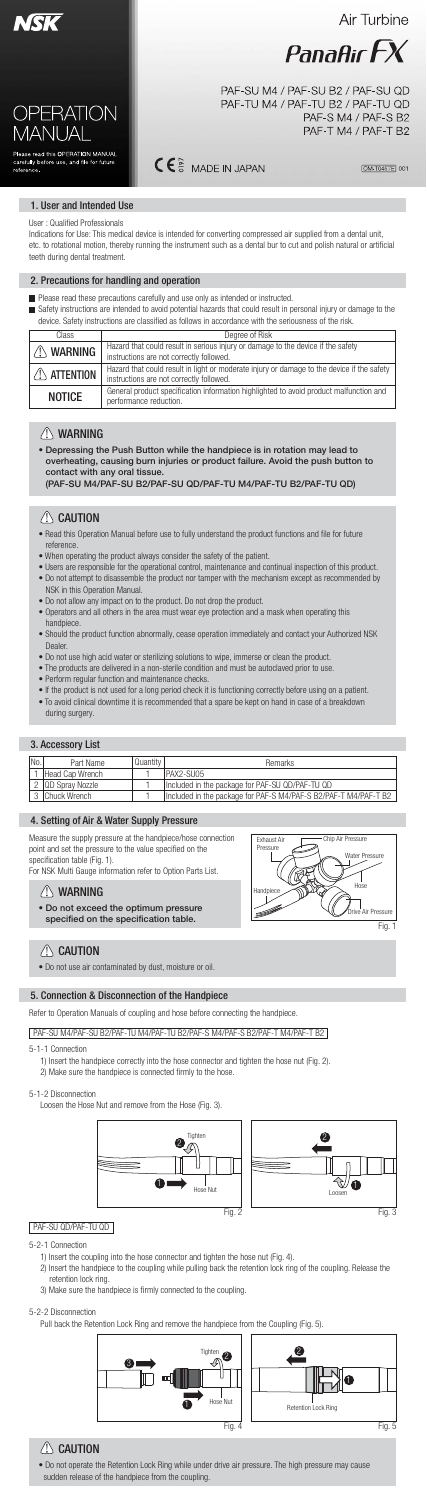











### PAF-SU M4/PAF-SU B2/PAF-SU QD/PAF-TU M4/PAF-TU B2/PAF-TU QD

## 6. Insertion & Removal of the Bur

#### 6-1-1 To Insert the Bur

- 1) Insert the bur until it is correctly seated in place (Fig. 6). 2) Depress the Push Button and insert the bur into the chuck until it is secure then release the button.
- 3) Ensure that the bur is secure by gently pulling and pushing the bur WITHOUT depressing the Push Button.

### 6-1-2 To Remove the Bur

Depress the Push Button firmly and remove the bur.

### **NOTICE**

### PAF-S M4/PAF-S B2/PAF-T M4/PAF-T B2

6-2-1 To Insert the Bur

- 1) Pull back the knurled knob then mount the Chuck Wrench onto the handpiece head as shown in the Fig. 7.
- 2) Push the knob into the head then turn the knob about 1/4 turn counter clockwise.
- 3) Insert the bur into the chuck and turn the knob about 1/4 turn clockwise until it stops.
- 4) Remove the Chuck Wrench out of the head by pulling back the knurled knob and releasing the wrench.
- 5) Ensure that the bur is secure by gently pulling and pushing the bur.

6-2-2 To Remove the Bur

Check that the Head Cap is firmly tightened. Also check for handpiece vibration, noise and overheating. If any abnormalities are found do not use the handpiece and contact your Authorized NSK Dealer.

To remove the bur, follow the procedure 1) and 2) in "6-2-1 To Insert the Bur" stated above.

# $\langle \rangle$  Caution

### 7. Check before treatment

• Grip the handpiece while placing your thumb tip on the Push button which makes it easier to depress the button.

- Always insert the bur all the way into the chuck.
- Remove the bur only after the handpiece has completely stopped rotating.
- Always keep the bur shank clean. Entry of debris into the chuck, via the bur shank, could cause bur rotation slip and also prevent the bur from being securely located in the chuck.
- Do not exceed the bur speed recommended by the bur manufacturer.
- Do not exceed maximum bur length recommended by the handpiece manufacturer.
- Do not apply excess pressure to the bur as it may break or bend or become difficult to remove.
- DO NOT use burs with problems listed below as the bur may break, seize up or disengage from the chuck.
	- Bent, deformed, anisomerous (worn), rusted, broken, deficient bur.
	- Bur which is cracked on the edge or axis.
	- Non-ISO standard, or tampered bur.

### 8. Maintenance



- After washing with Thermo-Disinfector and prior to lubrication, dry the product until all internal moisture is thoroughly removed. Thermo-Disinfector moisture remaining inside the product could reduce the effect of lubrication and could cause corrosion inside of the product.
- ・Always use a PH neutral detergent when washing the product in a thermo disinfector.
- To clean the product never use any solvent such as benzine or thinner.

• If water enters the handpiece, using an air syringe, blow air into the rear of the handpiece to remove the internal water.

• Do not use the following fluids to wipe, immerse or clean the product; strong/super acid water, strong acid/alkaline chemicals, chlorine-containing solutions, solvents such as benzine or thinner.

### 8-3 Cleaning

**Manual Cleaning (External Surface)** 

- 1) Wear eye protection, a mask and gloves to avoid infection.
- 2) Remove the bur.
- 3) Disconnect the handpiece from the hose/coupling.
- 8-2 Cleaning handpieces with the NSK Clean-Head System
	- After the treatment of each patient, clean the Clean Head.
	- 1) Remove dirt and debris from the Clean Head Holes (Fig. 8).
	- 2) Half fill a cup with clean water.
	- 3) Rotate the handpiece and immerse half of the handpiece head in the cup of water (Fig. 9).
	- 4) Rotate then stop intermittently the handpiece 3 times for 2 to 3 seconds each time.
	- 5) Wipe the handpiece dry.
	- \* If the dirt could not be removed from the hole, clean it by brush.

- 1) Remove debris on the handpiece surface using a brush under running water (at 38°C or less). DO NOT use a wire brush.
- 2) Wipe off moisture on the surface using an absorbent cloth.

# $\sqrt{N}$  CAUTION

8-4 Disinfection

**Manual Disinfection (External Surface)** 

Wipe the surface with cloth soaked in disinfectant solution such as alcohol.

Automatic Disinfection (External and Internal Surfaces)

Use a thermo-disinfector in accordance with ISO 15883 (EN ISO 15883). Refer to the thermo-disinfector manual.

Automatic Cleaning (External and Internal Surfaces)

Use a thermo-disinfector in accordance with ISO 15883 (EN ISO 15883). Refer to the thermo-disinfector manual.

# $\langle \mathsf{I} \rangle$  CAUTION

After each patient maintain the product as follows. Lack of maintenance could cause premature failure or overheating of the handpiece.

## $\langle \rangle$  Caution

#### 8-1 Preparation

8-5 Lubrication

NSK PANA SPRAY Plus/PANA SPRAY

Apply NSK PANA SPRAY Plus/PANA SPRAY every time after each use and/or before autoclaving.

- 1) Remove the handpiece from the hose.
- 2) Remove the bur from the handpiece.
- 3) Mount the Tip Nozzle into the spray can port (Fig. 10).
- 4) Insert the Tip Nozzle into the Drive Air Port of the handpiece (Fig. 11). Hold the handpiece and spray for approximately 2-3 seconds. Apply lubricant until it expels from the handpiece head for at least 2 seconds.

## PAF-SU M4/PAF-SU B2/PAF-TU M4/PAF-TU B2/PAF-S M4/PAF-S B2/PAF-T M4/PAF-T B2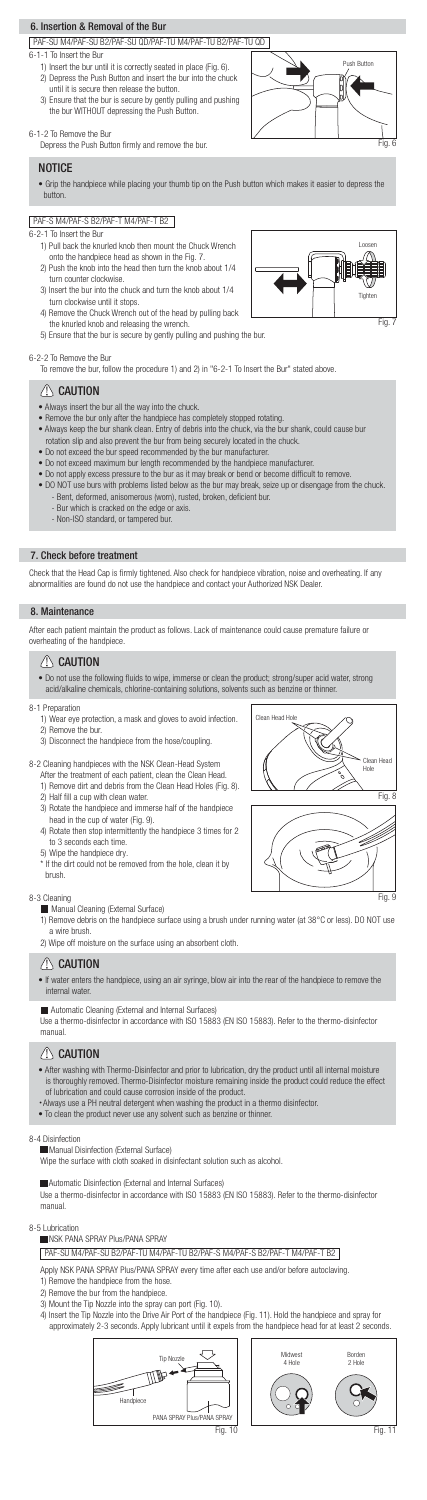

Fig. 14





# $\left\langle \right\vert$  Caution





# $\triangle$  CAUTION

Apply NSK PANA SPRAY Plus/PANA SPRAY every time after each use and/or before autoclaving.

- 1) Remove the handpiece from the coupling.
- 2) Remove the bur from the handpiece.
- 3) Insert the Spray Nozzle into the Spray Port nozzle on the can.
- 4) Insert the Spray Nozzle in rear of the handpiece. Hold the handpiece and spray for approximately 2-3 seconds. Apply lubricant until it expels from the handpiece head for at least 2 seconds (Fig. 12).

## PAF-SU QD/PAF-TU QD

- When applying spray be sure to hold the handpiece firmly to prevent the handpiece from slipping out of the hand due to the spray pressure.
- Hold the spray can upright.

### **Chuck cleaning**

When using NSK automatic handpiece cleaning and lubrication system, refer to the system instructions.

### 8-6 Sterilization

Sterilize the product by autoclave sterilization. Remove the bur after each patient and sterilize as noted below.

- 1) Insert into an autoclave pouch. Seal the pouch.
- 2) Autoclavable under the conditions below.
- Autoclave for more than 20 min. at 121°C, or 15 min. at 132°C, or 3 min. at 134°C.
- 3) The handpiece should remain in the autoclave pouch until required for use.

# $\sqrt{N}$  CAUTION

• NSK recommends Class B sterilizers as stated in EN13060.

- 1) Insert a test bur.
- 2) Locate the correct wrench tool on the head cap then turn the wrench counter clockwise to loosen the cap. Remove the cap.
- 3) Use the bur to gently lever the entire cartridge out from the head.
- 4) Clean the head interior with NSK PANA SPRAY Plus/PANA SPRAY.
- 5) Wipe the NSK PANA SPRAY Plus/PANA SPRAY oil over the head interior.
- 6) Insert the new cartridge into the head by aligning the pin on the cartridge with the slot on the head (Fig. 14).
	- Tighten the head cap with the correct head
- Do not autoclave the product with other instruments even when it is in a pouch. This is to prevent possible discoloration and damage to the product from chemical residue on other instruments.
- Keep the product in suitable atmospheric pressure, temperature, humidity, ventilation, and sunlight. The air should be free from dust, salt and sulphur.
- Immediately after use, the product should be cleaned, lubricated and sterilized. If blood remains on the external or internal surfaces it can become clotted and cause rust.
- Do not heat or cool the product too quickly. Rapid change in temperature could cause damage to the product.
- To avoid product failure, do not use a sterilizer that exceeds a cycle temperature of 138°C, including the dry cycle. In some sterilizers, the chamber temperature may exceed 138°C. Contact the sterilizer manufacturer for detailed information about cycle temperatures.
- Autoclave sterilization is recommended for the product. The validity of other sterilization methods is not confirmed.
- Do not touch the product immediately after autoclaving as it will be very hot and must remain in a sterile condition.

## **NOTICE**

- Use only a genuine NSK cartridge.
- If another cartridge is used NSK cannot guarantee performance and the handpiece warranty would become invalid.
- Always first finger tighten the head cap then secure firmly with the head cap wrench.
- NSK never recommends the disassembly and repair of any NSK cartridge. There is NO EXCEPTION. In such a case a handpiece may perform abnormally (abnormal noise or abnormal vibration). Damage, failure or accidents are outside of our guarantee.

Clean the Push Button chuck once a week.

1) Mount the Tip Nozzle into the spray can port.

- 2) Lubricate the chuck directly through the bur insertion hole (Fig. 13).
- 3) Lubricate the handpiece by using NSK PANA SPRAY Plus/PANA SPRAY (Fig. 10,12) or NSK automatic handpiece cleaning and lubrication system.

• If the chuck is not regularly cleaned the chuck grip may be weakened and the bur may be accidentally released while in operation.

**NSK automatic handpiece cleaning and lubrication system** 

## 9. Replacing the Cartridge

\* Refer to Spare Parts List to identify the correct cartridge.

# $\triangle$  CAUTION

## 10. Replacing the O-rings (QD Coupling)

Replace the O-rings if water is present in the exhaust air line. This is an indication of possible water leakage within the coupling. ALWAYS change the complete set of O-rings.

- 1) Gently remove each O-ring by hand (Fig. 15).
- 2) Insert the complete set of new O-rings in the correct grooves.
- \* Refer to Spare Parts List to identify the correct parts.

# $\langle \rangle$  Caution

# 11. Replacing the Non-Retraction Valve (QD Coupling)

A water Non-Retraction Valve is integrated in the Coupling Joint, which shuts off the water retraction directly at the handpiece head to prevent fluids infiltrating the water line. If water is beginning to leak from the handpiece, replace the non-retraction valve.

- 1) Remove the Coupling Joint from the hose.
- 2) Remove the back-end Gasket.
- 3) Pull and remove the water tube, and replace the Non-Retraction Valve (Fig. 16).
- 4) Insert the new Non-Retraction Valve securely and remount the back-end Gasket.
- \* Refer to Spare Parts List to identify the correct parts.
- Do not force the new replacement O-ring with excessive pressure.
- When inserting new O-rings, make sure they are inserted in the correct grooves.